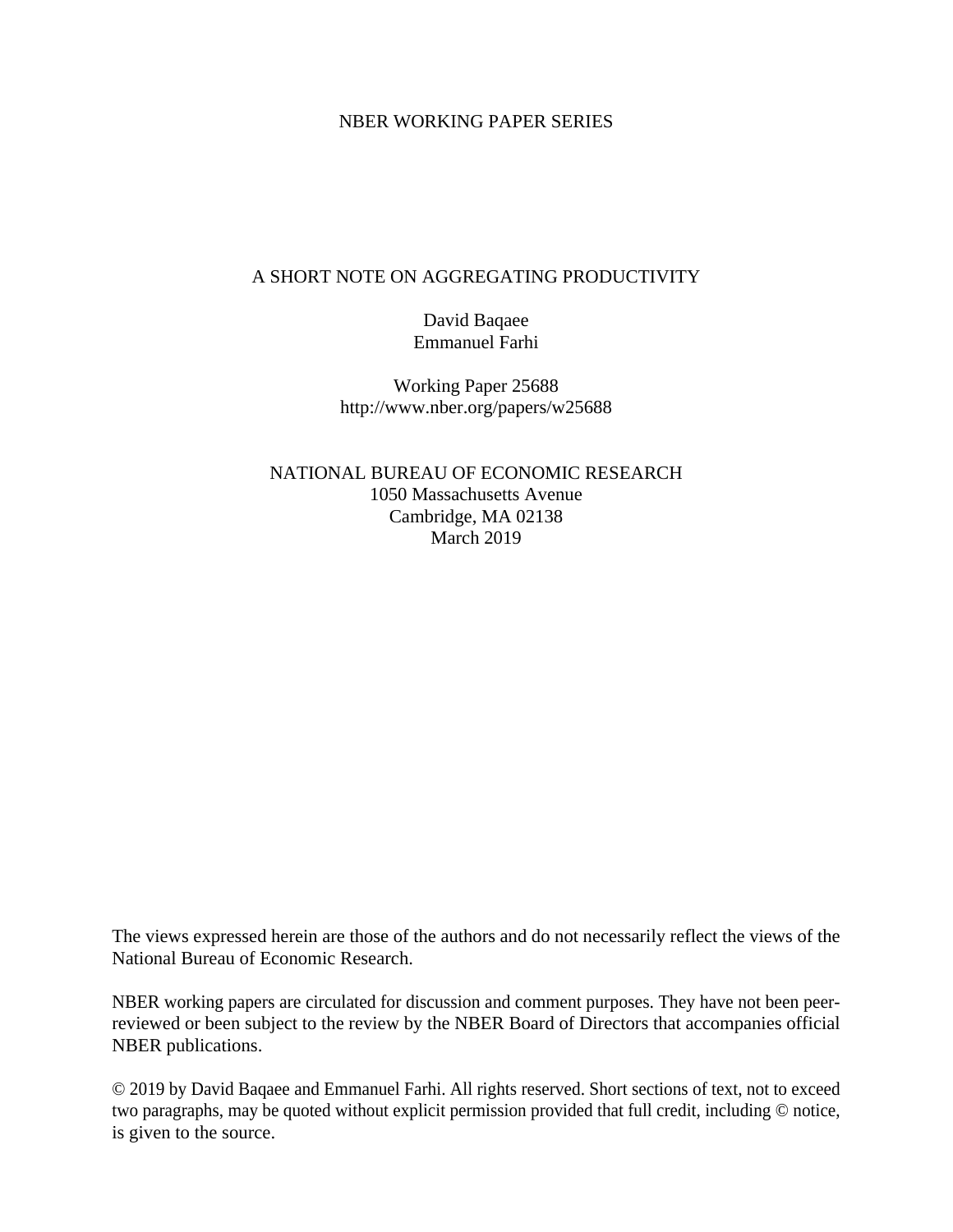A Short Note on Aggregating Productivity David Baqaee and Emmanuel Farhi NBER Working Paper No. 25688 March 2019 JEL No. E0,L0

#### **ABSTRACT**

This paper provides two simple and economically-interpretable decompositions for aggregate productivity analysis in the presence of distortions and in general equilibrium. In the process, we propose a new "distorted" Solow residual which, contrary to the traditional Solow residual, accurately measures changes in aggregate productivity in disaggregated economies with distortions. Our formulas apply to any collection of producers ranging from one isolated producer to an industry or to an entire economy. They can be useful for empiricists and theorists alike. Potential applications of these formulas include: (1) decomposing aggregate productivity into its microeconomic sources, separating technical and allocative efficiency; (2) aggregating microeconomic estimates (for example, from natural experiments) to assess macroeconomic effects; (3) constructing and interpreting aggregate counterfactuals. Despite their simplicity, the formulas are general, allowing for production networks, multi-product firms, and non-constant returns. They are also entirely nonparametric. They only assume market clearing and cost minimization.

David Baqaee UCLA 315 Portola Plaza Los Angeles baqaee@econ.ucla.edu

Emmanuel Farhi Harvard University Department of Economics Littauer Center Cambridge, MA 02138 and NBER emmanuel.farhi@gmail.com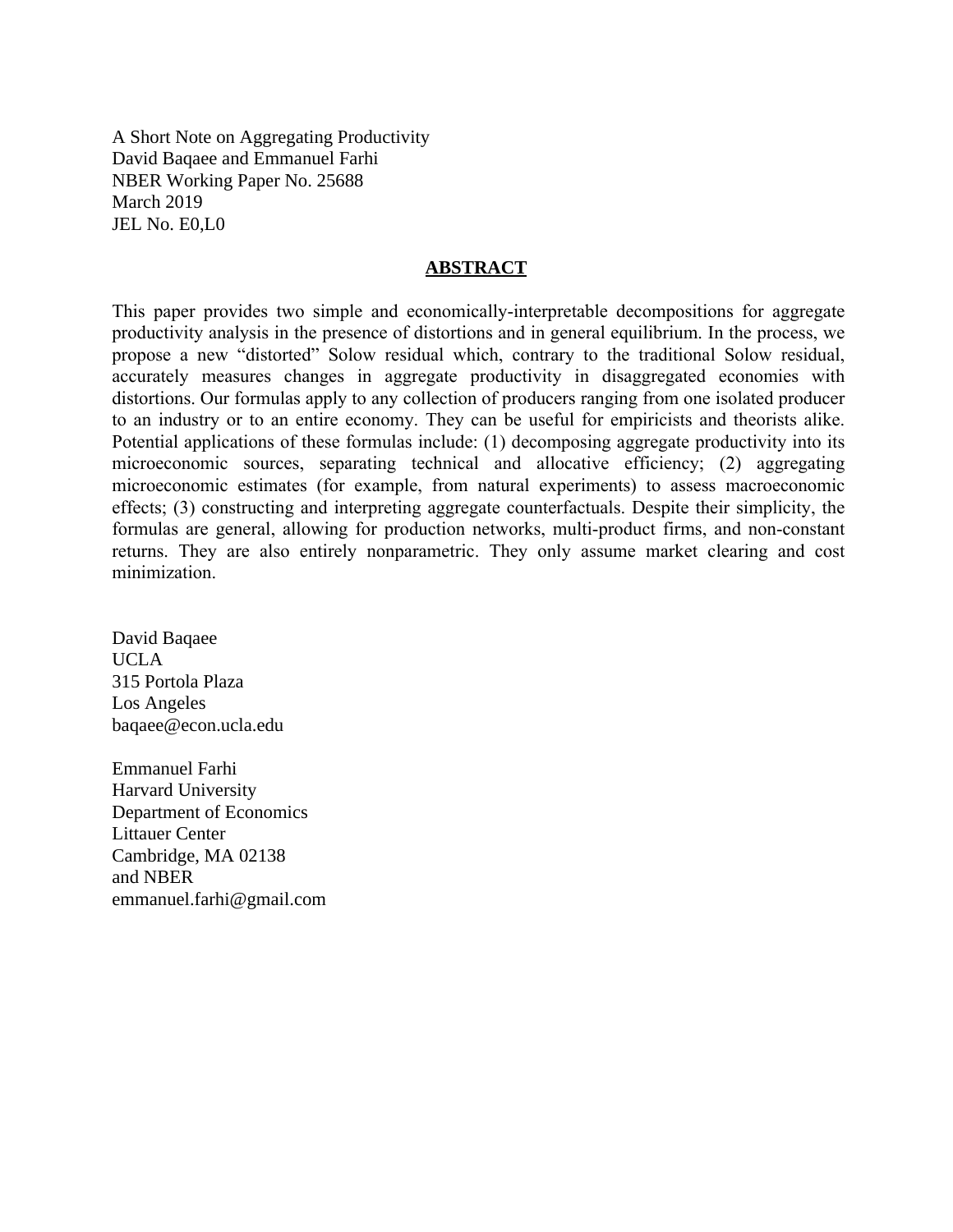# <span id="page-2-0"></span>A Short Note On Aggregating Productivity

**David Rezza Baqaee**

**Emmanuel Farhi**<sup>∗</sup>

UCLA

Harvard University

March 8, 2019

This paper provides two simple and economically-interpretable decompositions for *aggregate* productivity analysis in the presence of distortions and in general equilibrium. In the process, we propose a new "distorted" Solow residual which, contrary to the traditional Solow residual, accurately measures changes in aggregate productivity in disaggregated economies with distortions. Our formulas apply to any collection of producers ranging from one isolated producer to an industry or to an entire economy. They can be useful for empiricists and theorists alike. Potential applications of these formulas include: (1) decomposing aggregate productivity into its microeconomic sources, separating technical and allocative efficiency; (2) aggregating microeconomic estimates (for example, from natural experiments) to assess macroeconomic effects; (3) constructing and interpreting aggregate counterfactuals. Despite their simplicity, the formulas are general, allowing for production networks, multi-product firms, and non-constant returns. They are also entirely nonparametric. They only assume market clearing and cost minimization.

## **1 Introduction**

A group of producers receives external resources (that it does not produce) and produces final resources (that it does not use). Changes in final outputs produced by the collective depend not only on the amount of external inputs, but also on the technology and the distribution of resources amongst the firms in the group. At any point in time, the allocation

<sup>∗</sup>We are grateful to Natalie Bau for comments.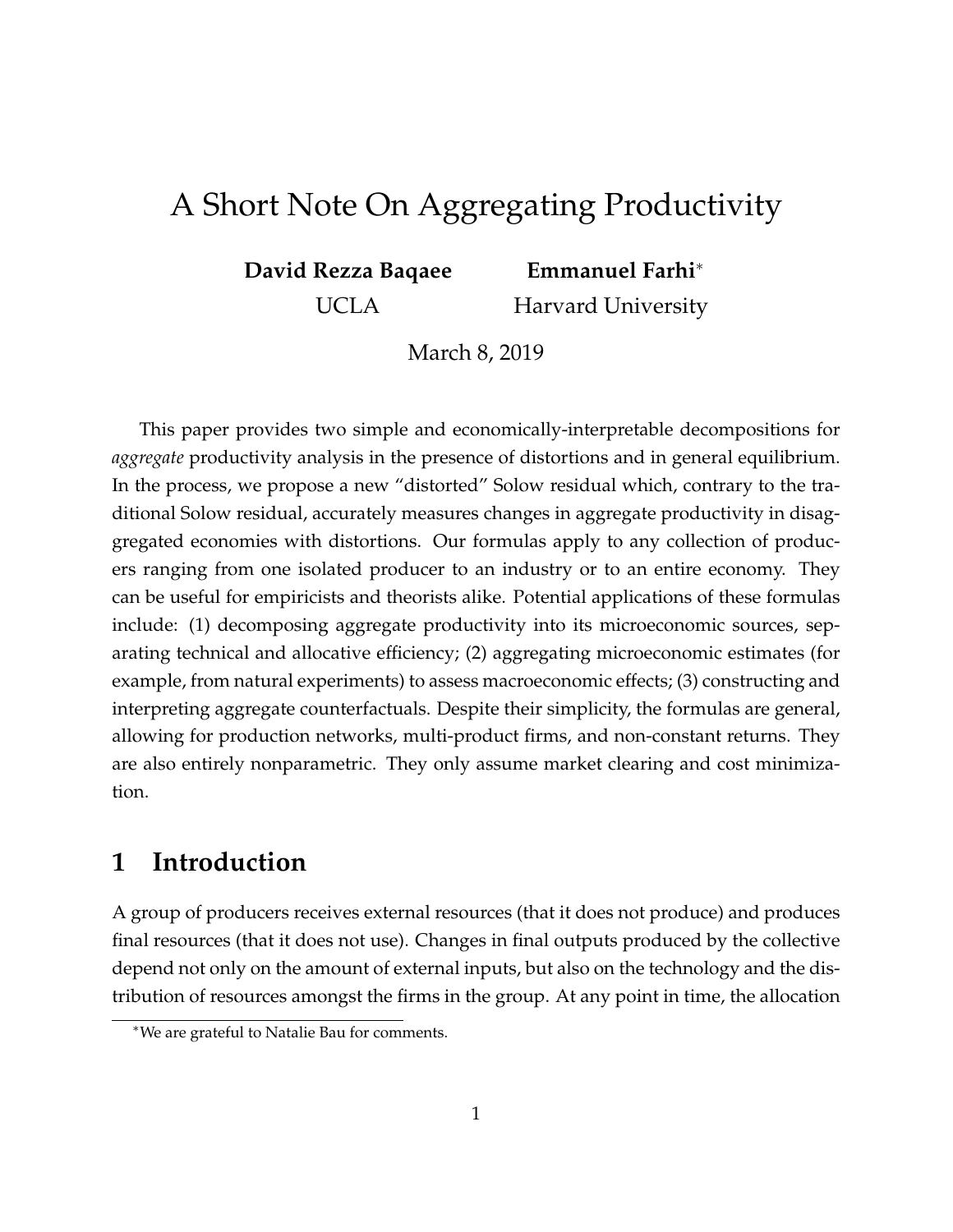of resources across producers is determined through general equilibrium with arbitrary distortions captured as wedges.

In this context, we prove two formulas for changes in aggregate output in terms of microeconomic sufficient statistics. In the process, we propose a new "distorted" Solow residual which, contrary to the traditional Solow residual, accurately measures changes in aggregate productivity in disaggregated economies with distortions.

Our formulas can be used to measure and decompose the sources of aggregate productivity. They can also be used to go from microeconomic information up to the behavior of the aggregate. Finally, they can be used to derive and gain intuition for counterfactuals in structural models. Despite their simplicity, the formulas are general, allowing for production networks, multi-product firms, and non-constant returns. They are also entirely nonparametric. They only assume market clearing and cost minimization.

First, and foremost, this paper relates to the literature on growth accounting. The measurement of aggregate productivity dates back at least to [Solow](#page-15-0) [\(1957\)](#page-15-0), who used an aggregate production function and perfectly competitive markets to measure changes in technical efficiency over time. [Domar](#page-14-0) [\(1961\)](#page-14-0) and [Hulten](#page-15-1) [\(1978\)](#page-15-1) extended Solow's result to perfectly competitive economies with many producers and intermediate inputs. On the other hand, [Hall](#page-14-1) [\(1990\)](#page-14-1) extended Solow's result to imperfectly competitive economies with a single producer and an aggregate production function. The closest to this paper is [Baqaee and Farhi](#page-14-2) [\(2017\)](#page-14-2), who extended the Solow-Hulten-Hall results to closed economies with multiple producers allowing for both intermediate inputs and imperfect markets. This paper goes beyond the results in [Baqaee and Farhi](#page-14-2) [\(2017\)](#page-14-2) by generalizing that analysis to subsets of the economy (for instance, a single industry, country, region, time period, etc.) and not just to the economy as a whole. This paper also relates to the growing literature on production networks in closed and open economies, see for example [Carvalho and Tahbaz-Salehi](#page-14-3) [\(2018\)](#page-14-3) and the references therein.

Second, our results are related to classic results in welfare economics, like [Hotelling](#page-15-2) [\(1938\)](#page-15-2), [Hicks](#page-14-4) [\(1965\)](#page-14-4), and [Meade](#page-15-3) [\(1962\)](#page-15-3), who derived measures of societal welfare. In particular, our second decomposition relates to the formula proposed by [Harberger](#page-14-5) [\(1964\)](#page-14-5) for cost-benefit analysis. In these papers, to measure the effects of a policy change on societal welfare, Kaldor-Hicks transfers are assumed to operate that neutralize the distributional consequences of the policy change. Our second decomposition validates and nests the formula proposed by [Harberger](#page-14-5) [\(1964\)](#page-14-5), and shows that it can be used to study purely *positive* questions rather than *normative* ones — questions like how should we measure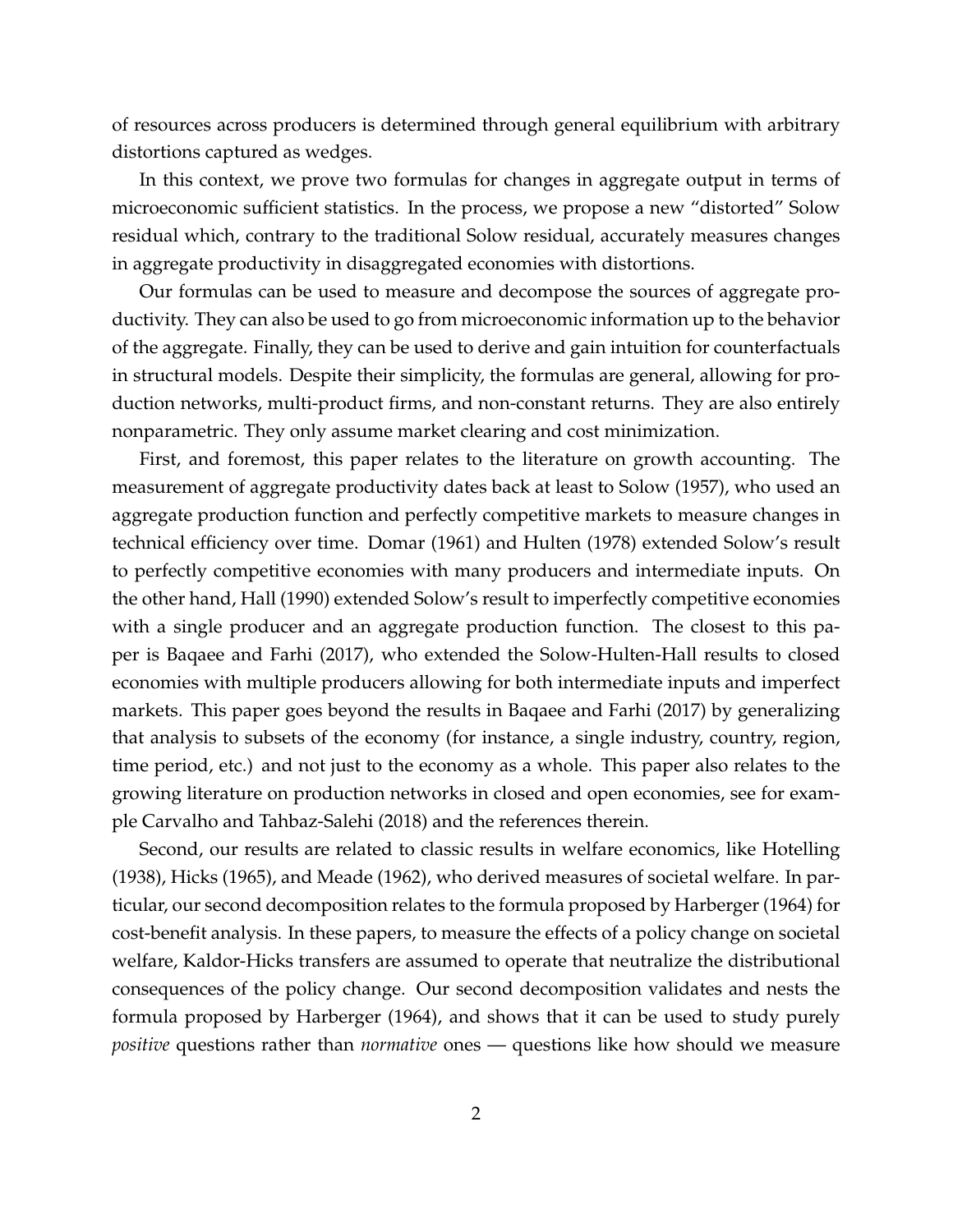and predict aggregate productivity growth in an industry.

Finally, our second decomposition also nests the recent derivation by [Hall](#page-14-6) [\(2018\)](#page-14-6), who proposes a new method to recover markups from production and productivity data of a single producer. Our second decomposition collapses to his when the "aggregate" group of producers contains only one producer. In particular, our aggregate decomposition shows how inferences that are valid when applied to an individual producer, like the one proposed by [Hall](#page-14-6) [\(2018\)](#page-14-6), can fail when applied to a collection of producers.

The outline of the paper is as follows. In Section [2,](#page-4-0) we describe the environment and define our notation. In Section [3,](#page-7-0) we define our notion of aggregate productivity, which can be broken down into technical productivity and allocative efficiency. In Section [4,](#page-8-0) we state and discuss our first decomposition, showing how it can be used to measure and decompose aggregate productivity. In Section [5,](#page-10-0) we state and discuss our second decomposition, showing how it can be used to combine producer-level estimates to estimate changes in aggregate output and the Solow residual. Our two decompositions have very different data requirements, which means that each can be useful depending on the availability of data and the context. We conclude in the final section.

### <span id="page-4-0"></span>**2 Setup**

In this section, we introduce the setup and define the primitives of the model.

**Group:** Let  $\mathcal I$  be a set of firms producing different goods and interacting with the rest of the economy and with each other. For convenience, we refer to  $\mathcal I$  as a *group* of producers. Each producer  $i \in \mathcal{I}$  produces gross output  $y_i$  using intermediate inputs  $y_{ij}$  with  $j \in \mathcal{I}$ produced *inside* the group as well as *external* inputs  $l_{if}$  with  $f \in \mathcal{F}$ , where  $\mathcal{F}$  denotes the set of external inputs. The technology of producer *i* is described by a constant-returns gross production function  $F_i(\cdot, A_i)$  indexed by a productivity shifter  $A_i$ . Without loss of generality, we assume that *∂* log *F*/*∂* log *A<sup>i</sup>* = 1 at the initial equilibrium. As we describe below, the assumption of constant-returns is also made without loss of generality.

The gross output  $y_i$  of a producer  $i \in \mathcal{I}$  is used as an intermediate input by other producers  $j \in \mathcal{I}$  in the group and as by "final" users outside the group in respective amounts  $\sum_{j\in\mathcal{I}}y_{ji}$  and  $c_i.$  The the total quantity of external inputs used by all firms in  $\mathcal{I}$  by  $L_f$  for each  $f \in \mathcal{F}$ .

We keep the amount of structure to a minimum. We impose two fundamental as-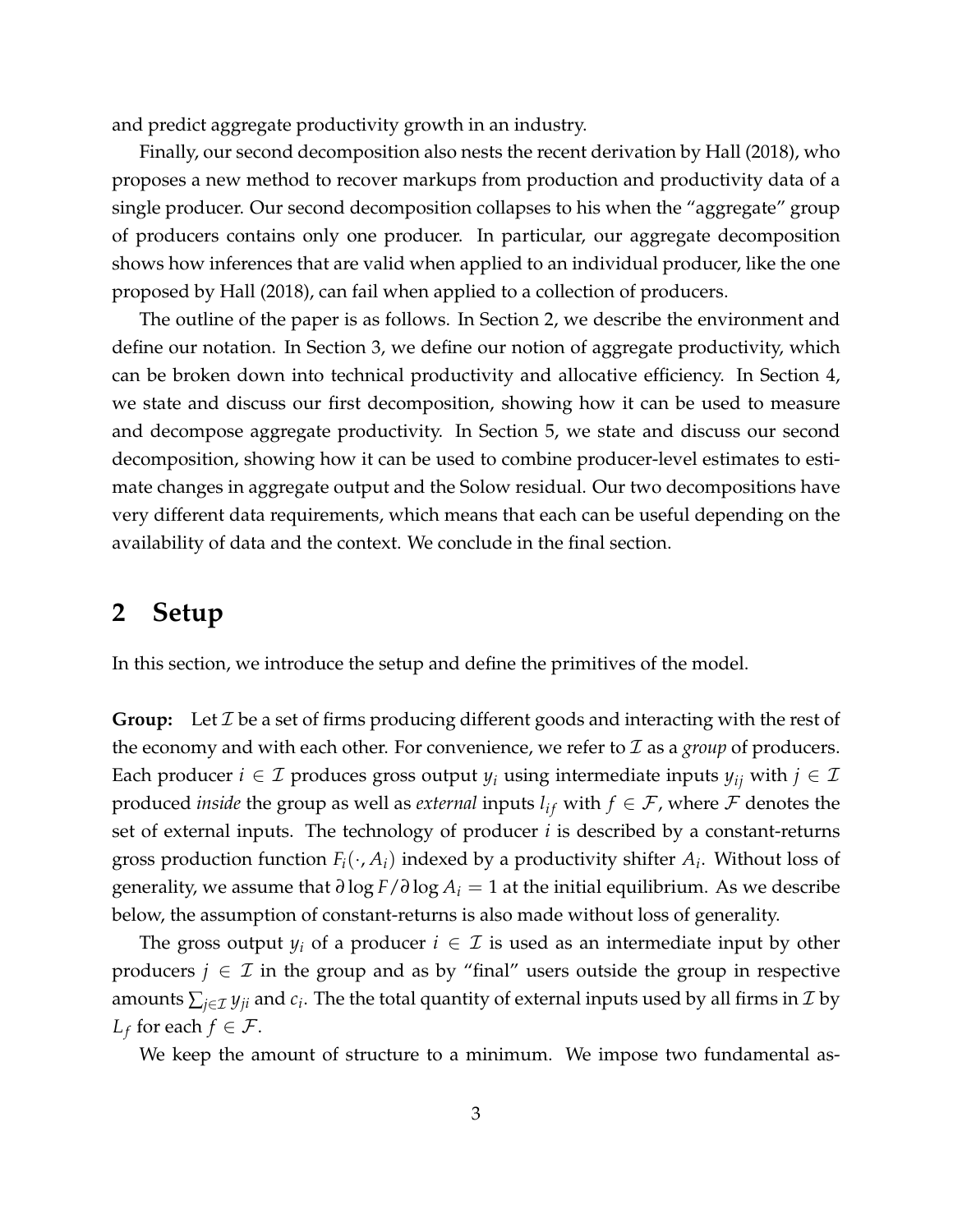sumptions. The first assumption is that for all  $i \in \mathcal{I}$ , producer *i* minimizes its cost, taking prices as given, and charges a price *p<sup>i</sup>* given by a markup *µ<sup>i</sup>* times its marginal cost. The second assumption is market clearing:  $y_i = c_i + \sum_{j \in \mathcal{I}} y_{ji}$  for all  $i \in \mathcal{I}$ , and  $L_f = \sum_{i \in \mathcal{I}} l_{if}$ for each  $f \in \mathcal{F}$ .

For example, for the neoclassical growth model, in a given period, external inputs are labor and capital; for an open economy, they are labor, capital and imported intermediate goods; for an industry, they are labor, capital, and intermediates from other industries, and so on. $<sup>1</sup>$  $<sup>1</sup>$  $<sup>1</sup>$ </sup>

**Generality:** This setup is very general. It does not require that technical change be Hicks-neutral and allows for arbitrary biased technical change at the producer level. The setup allows for decreasing returns at the producer level via the introduction of producerspecific fixed factors earning each producer's decreasing-returns profits. It can handle multi-product producers by choosing, for each producer, an arbitrary product as the output, and treating the other products negative inputs.

Finally, the setup allows for arbitrary wedges other than markups. Such wedges can always be modeled as markups via the introduction of "fictitious producers" as explained in [Baqaee and Farhi](#page-14-2) [\(2017\)](#page-14-2). For example a wedge *τij* in the use of some good or factor *j* by producer *i* can be captured by introducing a fictitious producer transforming good or factor *j* into good or factor *j* for producer *i* and charging a markup *τij*. We use the terminology markups/wedges throughout to remind the reader of this observation.

**Shocks:** We consider a perturbation of equilibrium outcomes. This perturbation changes productivities d log *A*, external inputs d log *L*, markups/wedges, d log *µ* , and the composition of final demand. These changes may arise due to some deep endogenous mechanism or they may be exogenous. Our two theorems will hold regardless of the origin or cause of the perturbation. An example would be a change in foreign preferences that increases the flow of external inputs  $d \log L$  a small open economy  $\mathcal{I}$ , and that the flow of foreign inputs endogenously changes d  $log A$  the productivity of producers in  $I$ , and these firms then adjust their markups d log *µ*.

**Aggregate (group) output:** The final output  $c_i$  of each producer *i* is the quantity of goods produced by *i* which leaves *I*. We denote nominal aggregate group output by  $PY =$ 

<sup>&</sup>lt;sup>1</sup>We can also consider dynamic closed economies whose only external input is labor (for instance, by including capital accumulation as part of the group).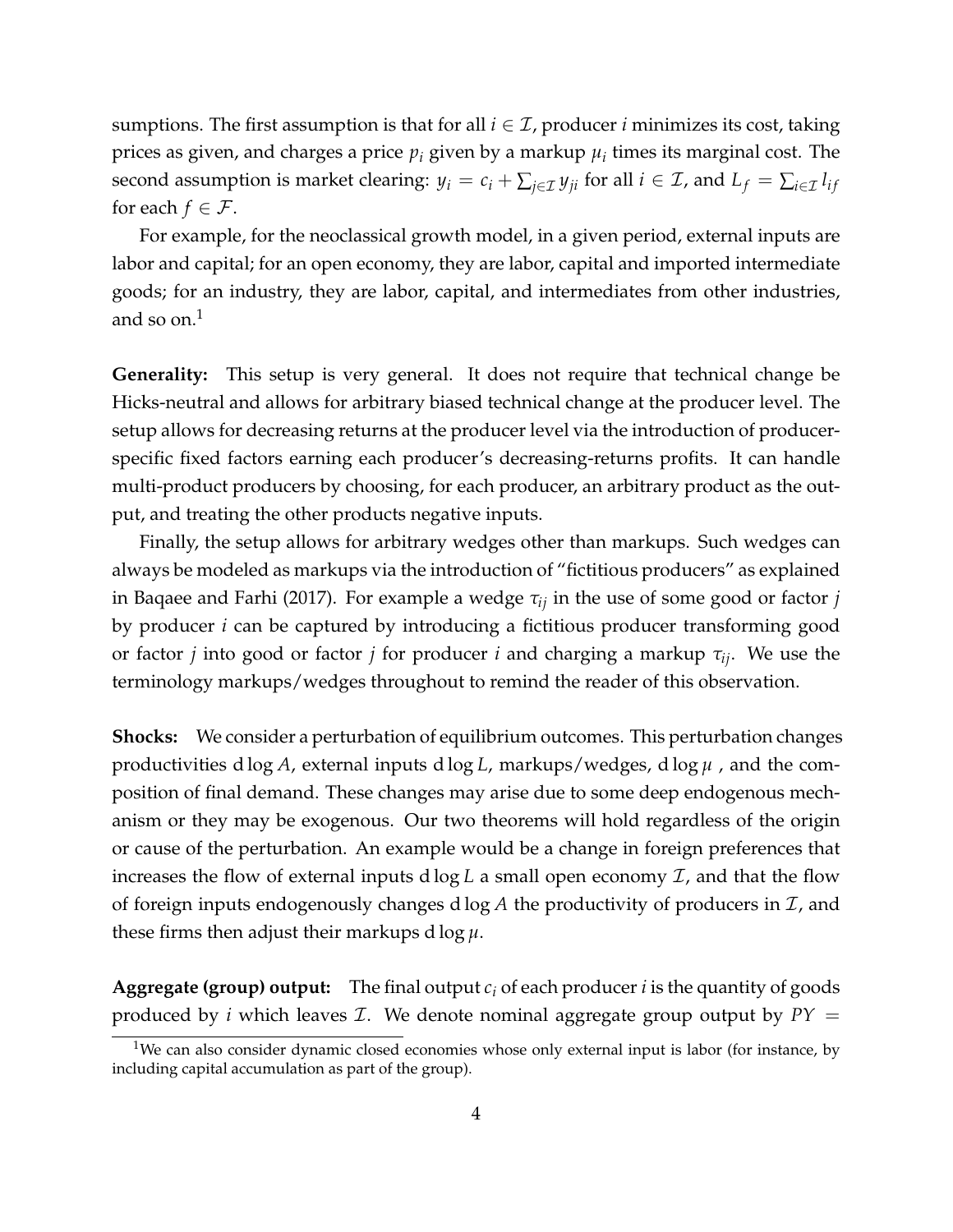$\sum_{i\in\mathcal{I}}p_{i}c_{i}$ . Final expenditure shares are given by  $b_{i}=p_{i}c_{i}/(PY)$ . For a perturbation of an initial equilibrium, we define the log change in aggregate output at constant prices as the final-expenditure-weighted log change in final output:

<span id="page-6-1"></span>
$$
d \log Y = \sum_{i \in \mathcal{I}} b_i d \log c_i.
$$
 (1)

This is a first-order approximation (in the shocks) to the chain-weighted log change in aggregate output. Since our results will provide first-order approximations (for small shocks) to the log change in group output at constant prices, they will by implication also provide first-order approximations to the chain-weighted log change in group output.<sup>[2](#page-2-0)</sup>

**Accounting definitions:** The sales shares of producer *i* is  $\lambda_i = p_i y_i / (PY)$  and the sales share of external input *f* is  $\Lambda_f = p_f L_f / (PY)$ . Sales shares are also called revenue-based Domar weights. The revenue-based input-output matrix is denoted by  $Ω$ , where  $Ω<sub>ij</sub>$  =  $(p_i y_{ij})/(p_i y_i)$  is the expenditure of *i* on *j* as a fraction of the revenues of *i*, where *j* can be a good in  $I$  or an external input from  $I$ . The revenue-based Leontief-inverse matrix is define by  $\Psi = (I - \Omega)^{-1}$ , where  $\Psi_{ij}$  captures the direct and indirect exposures of *i* to *j* in revenues. It follows from market-clearing identities that the vector of sales shares (or Domar weights) is given by  $\lambda' = b'\Psi$ .

We define the cost-based input-output matrix  $\tilde{\Omega}$  by  $\tilde{\Omega}_{ij}=\mu_i\Omega_{ij}$ , the cost-based Leontief-

<span id="page-6-0"></span>
$$
\Delta \log Y = \int_0^t \sum_{i \in \mathcal{I}} b_i^s d \log c_i^s. \tag{2}
$$

<sup>&</sup>lt;sup>2</sup>To deal with chain-weighted log changes in output, we can proceed as follows. All the primitives of the economy and all the equilibrium variables are indexed by a shifter/shock *t*. This dependence is recorded with a superscript  $t$ . The initial equilibrium corresponds to  $t = 0$ , for which the superscripts are suppressed for expositional convenience. An equilibrium with *t* > 0 is a perturbed equilibrium. For example, then an infinitesimal shock *ds* shifts group wedges by *d* log  $\mu_i^s$ , group productivities by *d* log  $A_i^s$ , external input uses by *d* log  $L_f^s$ , group final uses by *d* log  $c_i^s$ , etc. In general, group output cannot be defined in levels, but only in changes along a path  $s \in [0, t]$  of intermediate equilibria connecting the initial equilibrium indexed by  $s = 0$  to the final equilibrium indexed by  $s = t$ :

When final demand is homothetic, group output can be defined in levels. The change in group output ∆ log*Y* in equation [\(2\)](#page-6-0) is then independent of the specific integration path between the initial and final equilibria. When final demand is not homothetic, group output cannot be defined in levels but only in changes via equation [\(2\)](#page-6-0). The change in group output ∆ log*Y* in equation [\(2\)](#page-6-0) then depends on integration path. As is well known, this undesirable property is unavoidable. All the results in the paper can be interpreted as first-order approximations in the shifter/shock *t*, assuming that the equilibrium changes smoothly with it. The path-dependence considerations that we just discussed do not pose problems for these approximations. For example equation [\(1\)](#page-6-1) is a first-order approximation of equation [\(2\)](#page-6-0).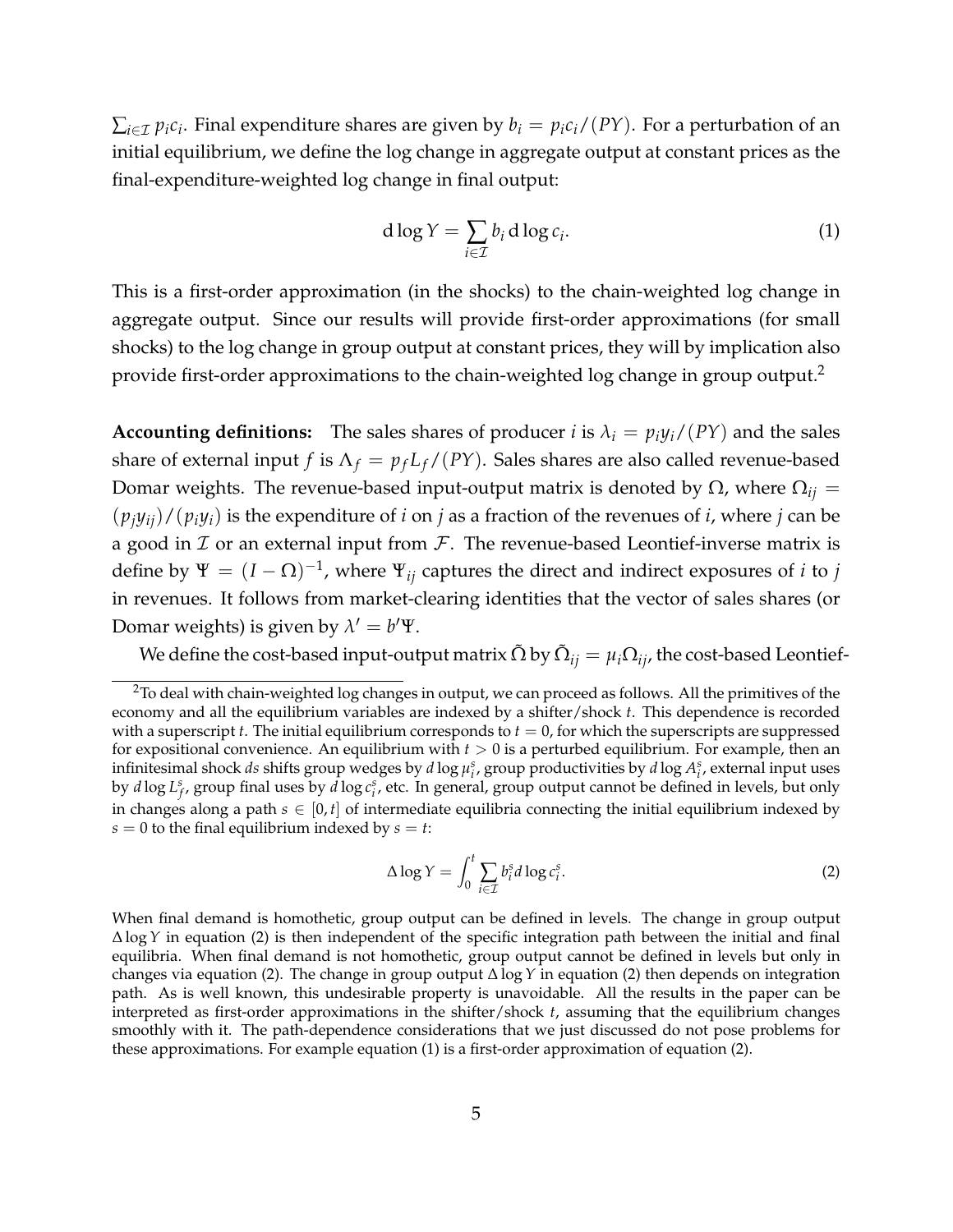inverse matrix by  $\tilde{\Psi} = (I-\tilde{\Omega})^{-1}$ , and the cost-based Domar weights by  $\tilde{\lambda}' = b'\tilde{\Psi}$ . The quantities  $\tilde{\Omega}_{ij}$  and  $\tilde{\Psi}_{ij}$ , capture the direct and direct and indirect exposures of  $i$  to  $j$  in costs. They measure the direct and direct and indirect elasticity of the cost of *i* to the price of *j*, keeping the price of external inputs constant. The cost-based Domar weight  $\tilde{\lambda}_i$  captures the direct and indirect exposure of final users to *i*.

The difference between the cost- and revenue-based Domar weights of a good or external input is due to multiple marginalization of markup/wedges in supply chains leading to the final sales.

**Allocation Rule:** We define the allocation matrix X, where  $\mathcal{X}_{ij} = y_{ij}/y_j$  is the share of the physical output of producer *i* used by producer *j*. Unlike the input-output and Leontief inverse matrices, this matrix does not make any use of prices and simply describes how the output of each producer *j* is allocated across the different producers *i*. It is a compact way of summarizing the physical allocation of resources in the group.

The level of aggregate output (at constant prices) can be written as a function  $\mathcal{Y}(L, A, \mathcal{X})$ of the vector *L* of external input quantities, of the vector *A* of group productivities, and of the allocation rule  $\mathcal{X}$ . By varying the allocation matrix, we can map out every feasible allocation the set of producers  $\mathcal I$  can attain.

## <span id="page-7-0"></span>**3 Decomposing Changes in Aggregate Output**

Following [Baqaee and Farhi](#page-14-2) [\(2017\)](#page-14-2), we decompose the change in output as

<span id="page-7-1"></span>
$$
d \log Y = \underbrace{\frac{\partial \log Y}{\partial \log L}}_{\text{Alnputs}} d \log L + \underbrace{\frac{\partial \log Y}{\partial \log A}}_{\text{Algebraical Efficiency}} d \log A + \underbrace{\frac{\partial \log Y}{\partial X}}_{\text{Allocative Efficiency}} d \chi \tag{3}
$$

The first term corresponds to the increase in output due to changes in external inputs d log *L* which are being brought into I. The second term is the change in output due to changes in the production functions d log *A* inside I. The final term corresponds to changes in output due to a reallocation of resources across producers in  $\mathcal{I}$ . In equilibrium, the allocation rule may change due to a variety reasons, including changes in the composition of final demand, changes in productivities, changes in wedges, or changes in external inputs.

The decomposition in equation [\(3\)](#page-7-1) leads to a natural definition of changes in aggregate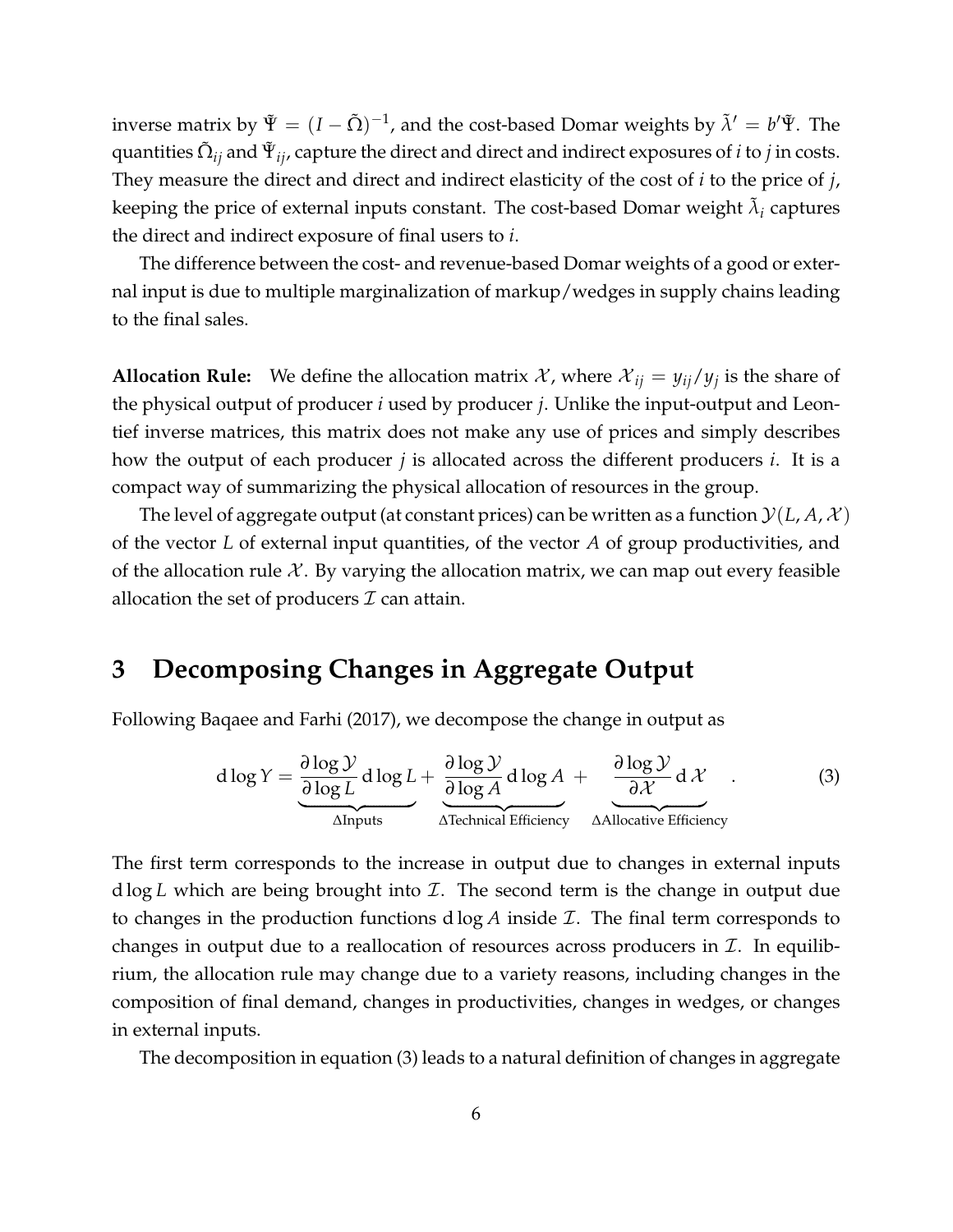productivity, denoted by d  $\log A_{\mathcal{I}}$  as<sup>[3](#page-2-0)</sup>

$$
d \log A_{\mathcal{I}} = d \log Y - \underbrace{\frac{\partial \log \mathcal{Y}}{\partial \log L}}_{\text{Alnputs}} d \log L = \underbrace{\frac{\partial \log \mathcal{Y}}{\partial \log A}}_{\text{Alpenical Efficiency}} d \log A + \underbrace{\frac{\partial \log \mathcal{Y}}{\partial \mathcal{X}}}_{\text{Allocative Efficiency}} d \mathcal{X}.
$$

This measures changes in aggregate output that are not directly accounted for by purely technological impact of the change in external inputs. In other words, the change in aggregate productivity is the combination of the effects of changes in technical and allocative efficiency.

### <span id="page-8-0"></span>**4 The First Decomposition**

We can now state our first decomposition, and discuss its relationship to equation [\(3\)](#page-7-1).

<span id="page-8-1"></span>**Theorem 1.** *The following first-order approximation holds:*

$$
d \log Y = \underbrace{\sum_{f \in \mathcal{F}} \tilde{\Lambda}_f d \log L_f}_{\text{Alnputs}} + \underbrace{\sum_{i \in \mathcal{I}} \tilde{\lambda}_i d \log A_i}_{\text{Alrchrical Efficiency}} - \underbrace{\sum_{i \in \mathcal{I}} \tilde{\lambda}_i d \log \mu_i - \sum_{f \in \mathcal{F}} \tilde{\Lambda}_f d \log \Lambda_f}_{\text{AAllocative Efficiency}}
$$

*where the different terms correspond to the partial derivatives of the function*  $\mathcal{Y}(L, A, \mathcal{X})$ *, so that*  $\partial \log \mathcal Y/\partial \log L_f = \tilde \Lambda_f$ ,  $\partial \log \mathcal Y/\partial \log A_i = \tilde \lambda_i$ , and  $(\partial \log \mathcal Y/\partial \mathcal X)d\mathcal X = -\sum_{i \in \mathcal I} \tilde \lambda_i \operatorname{d} \log \mu_i - \lambda_i$  $\sum_{f \in \mathcal{F}} \tilde{\Lambda}_f d \log \Lambda_f$ .

Theorem [1](#page-8-1) generalizes [Baqaee and Farhi](#page-14-2) [\(2017\)](#page-14-2) to open systems. In other words, the decomposition offered there can be applied not just to entire closed economies (closed systems), but also to open subparts of such economies (open systems): a region in a country, a country in the world, an industry within a country, or even the set of producers in a given period of time or state of nature.

Theorem [1](#page-8-1) can be used to separate changes in technical productivity from changes in allocative efficiency. For instance, [Baqaee and Farhi](#page-14-2) [\(2017\)](#page-14-2) use it to decompose changes in technical and allocative efficiency for the US using firm-level markup data. Theorem [1](#page-8-1) also shows that the effect of endogenous reallocation d  $\mathcal X$  on output can be deduced purely from changes in the expenditure share on external inputs d  $\log \Lambda$ .

 $3$ Note that just like for aggregate output, we only define the changes in aggregate productivity. In general, the level of aggregate productivity cannot be defined unambiguously except in special cases with a particular structure.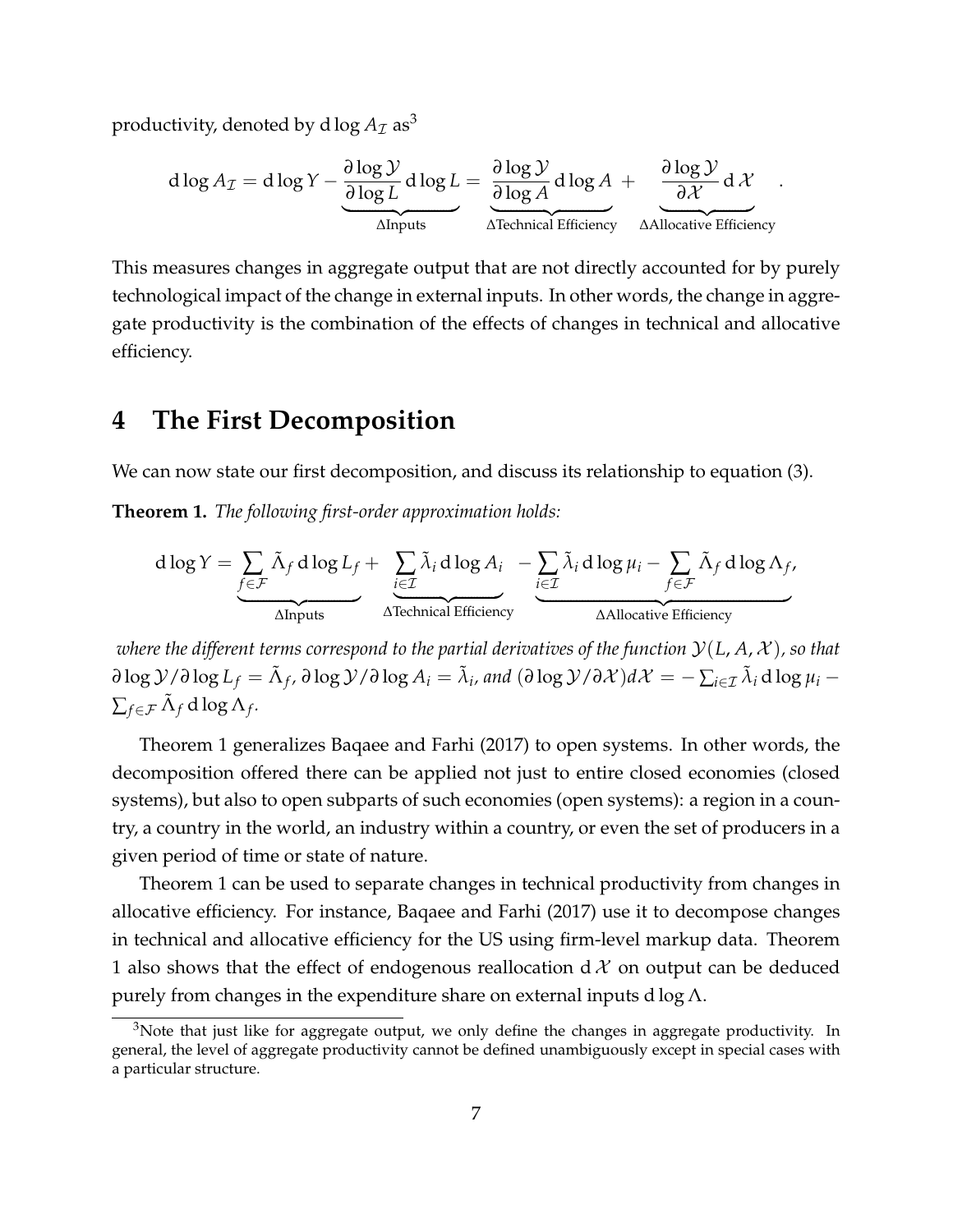To unpack the intuition for Theorem [1,](#page-8-1) it is useful to start by considering the special cases when there are no markups/wedges in the group  $\mathcal I$  so that the allocation of resources within the group is efficient. Importantly, there could still be markups/wedges outside of the group.

**No Markups/Wedges:** When there are no markups/wedges inside  $\mathcal{I}$ , there are no changes in allocative efficiency. Indeed, it follows from the envelope theorem that *∂* log Y/*∂*X = 0, so that changes in the allocation of resources d  $\mathcal X$  have no first-order impact on the group's output (*∂* log Y/*∂*X ) d X = 0. This in turn implies that output changes are only due to changes in external inputs and changes in technical efficiency (*∂* log Y/*∂* log *L*) d log *L* + (*∂* log Y/*∂* log *A*) d log *A*. Moreover, the group's output elasticities to external input quantities and productivities are given by the Domar weights  $\partial \log y / \partial \log L_f = \Lambda_f$  and  $\partial \log \mathcal{Y}/\partial \log A_i = \lambda_i$ , so that

$$
d \log Y = \sum_{f \in F} \Lambda_f d \log L_f + \sum_{i \in \mathcal{I}} \lambda_i d \log A_i.
$$

This is, of course, the decomposition due to [Solow](#page-15-0) [\(1957\)](#page-15-0), [Domar](#page-14-0) [\(1961\)](#page-14-0), and [Hulten](#page-15-1) [\(1978\)](#page-15-1). Although, in this case, we have a slight generalization of these results, since the equation above implies that shocks to markups/wedges d log *µ<sup>i</sup>* have no effect on aggregate output when we start from a position with no markups/wedges.

**Markups/Wedges:** In general, in the presence of markups/wedges, there are nonzero changes in allocative efficiency. Indeed, the envelope theorem logic fails and *∂* log Y/*∂*X , 0. Changes in the allocation of resources d  $\mathcal{X}$  have a first-order impact on industry output given by  $(\partial \log \mathcal{Y}/\partial \mathcal{X}) d\mathcal{X} = -\sum_{i \in \mathcal{I}} \tilde{\lambda}_i d \log \mu_i - \sum_{f \in \mathcal{F}} \tilde{\Lambda}_f d \log \Lambda_f$ .

Changes in allocative efficiency are positive when resources are reallocated to producers that are "too small" from a social perspective. Producers are "too small" when there are relatively higher markups/wedges placed on their goods, either directly by the producer itself or indirectly via double-marginalization. Such virtuous reallocation patterns are detected by average reductions in the revenue shares of the external inputs so that − ∑*f*∈F Λ˜ *<sup>f</sup>* d log Λ*<sup>f</sup>* > 0. Changes in markups/wedges induce direct changes in the group profit share (the share of revenues collected by the markups/wedges)  $\sum \tilde{\lambda}_i$  d log  $\mu_i$ which are unrelated to these patterns of reallocation and must therefore be netted out.

Furthermore, the purely technical output elasticities with respect to inputs and pro-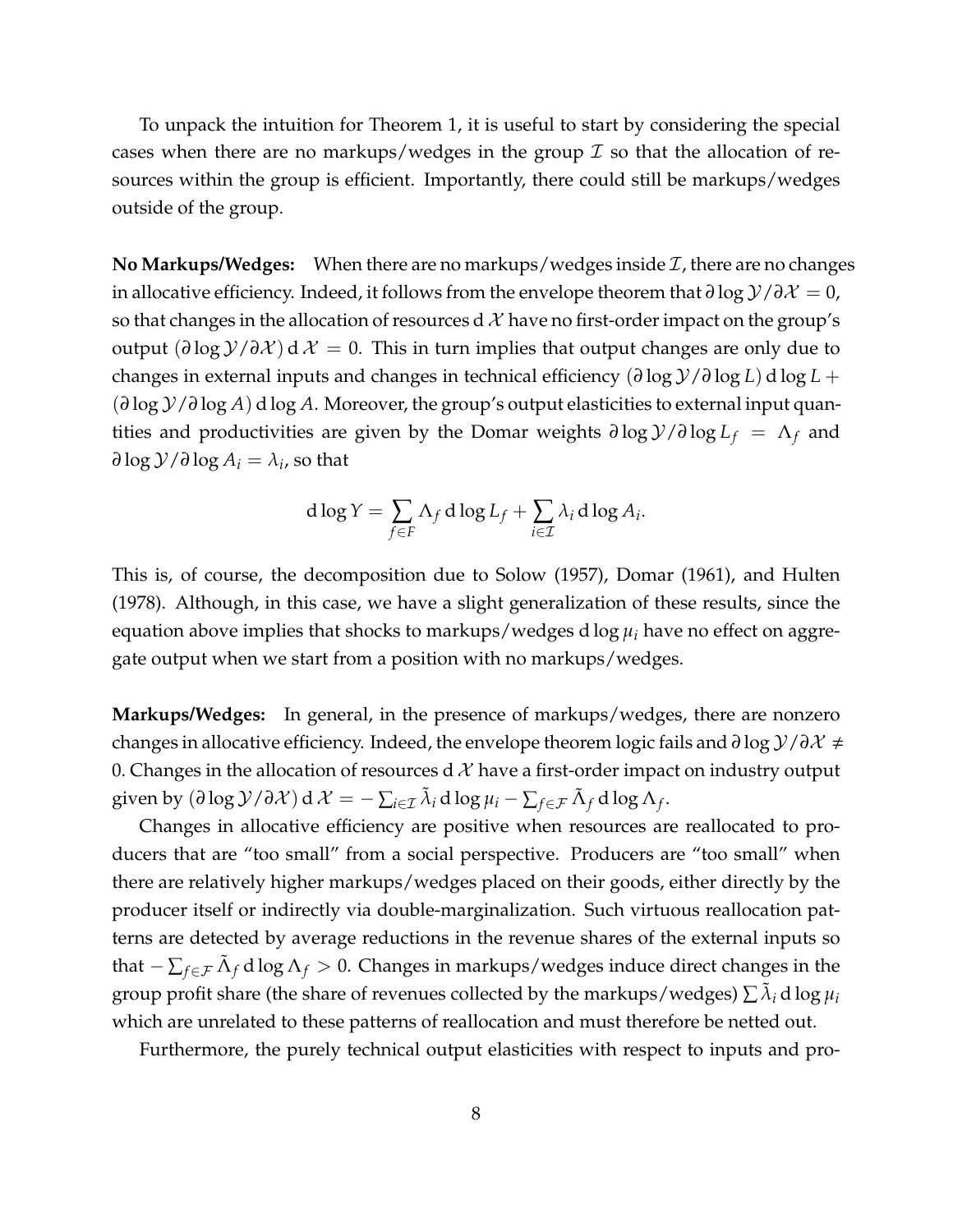ductivity are the cost-based Domar weights  $\partial \log \mathcal{Y}/\partial \log L_f = \tilde{\Lambda}_f$  and  $\partial \log \mathcal{Y}/\partial \log A_i =$  $\tilde{\lambda}_i$  and not the revenue based Domar weights  $\Lambda_f$  and  $\lambda_i$  that would be predicted by Hulten's theorem.

We refer the reader to [Baqaee and Farhi](#page-14-2) [\(2017\)](#page-14-2) for more detailed intuitions, illustrative examples, and precise guidance for mapping the theoretical results to the data.

**"Distorted" Solow Residual:** These considerations have important implications for the measurement of aggregate productivity since

$$
d \log A_{\mathcal{I}} = d \log Y - \sum_{f \in \mathcal{F}} \tilde{\Lambda}_f d \log L_f,
$$

where the right-hand side is a generalization to open systems of the "distorted" Solow residual introduced in [Baqaee and Farhi](#page-14-2) [\(2017\)](#page-14-2).

Because the traditional Solow residual d log  $Y - \sum_{f \in \mathcal{F}} \Lambda_f$  d log  $L_f$  uses revenue-based Domar weights  $\Lambda_f$  instead of cost-based Domar weights  $\tilde{\Lambda}_f$  for the change dlog  $L_f$  of external inputs  $f \in \mathcal{F}$ , it does not correctly net out the pure technological impact of the change in external inputs. It is therefore not an appropriate measure of the change in aggregate productivity.

[Hall](#page-14-1) [\(1990\)](#page-14-1) showed that when the economy consists of a representative producer, in order to correctly pick up the change in the exogenous productivity shifter, the Solow residual should weigh factor growth by factors' share of costs rather than share of revenues. Under these restrictive assumptions which do not allow for any misallocation of resources given factor supplies, our proposed "distorted" Solow residual coincides with Hall's residual. However, in the more general disaggregated environments that we consider where there is misallocation given factor supplies, aggregate productivity is endoge-nous and instead captured by the "distorted" Solow residual and not by Hall's residual.<sup>[4](#page-2-0)</sup>

### <span id="page-10-0"></span>**5 The Second Decomposition**

The downside of Theorem [1](#page-8-1) is that it leans heavily on knowledge of the input-output network structure inside  $\mathcal I$  (except in the case where there are no wedges). Unfortunately, this information is often unavailable or of poor quality. Theorem [2](#page-11-0) instead decomposes

 $4B$ asically, in disaggregated environments, it is possible to show that the distorted Solow residual only coincides with Hall's residual when there are no intermediate goods.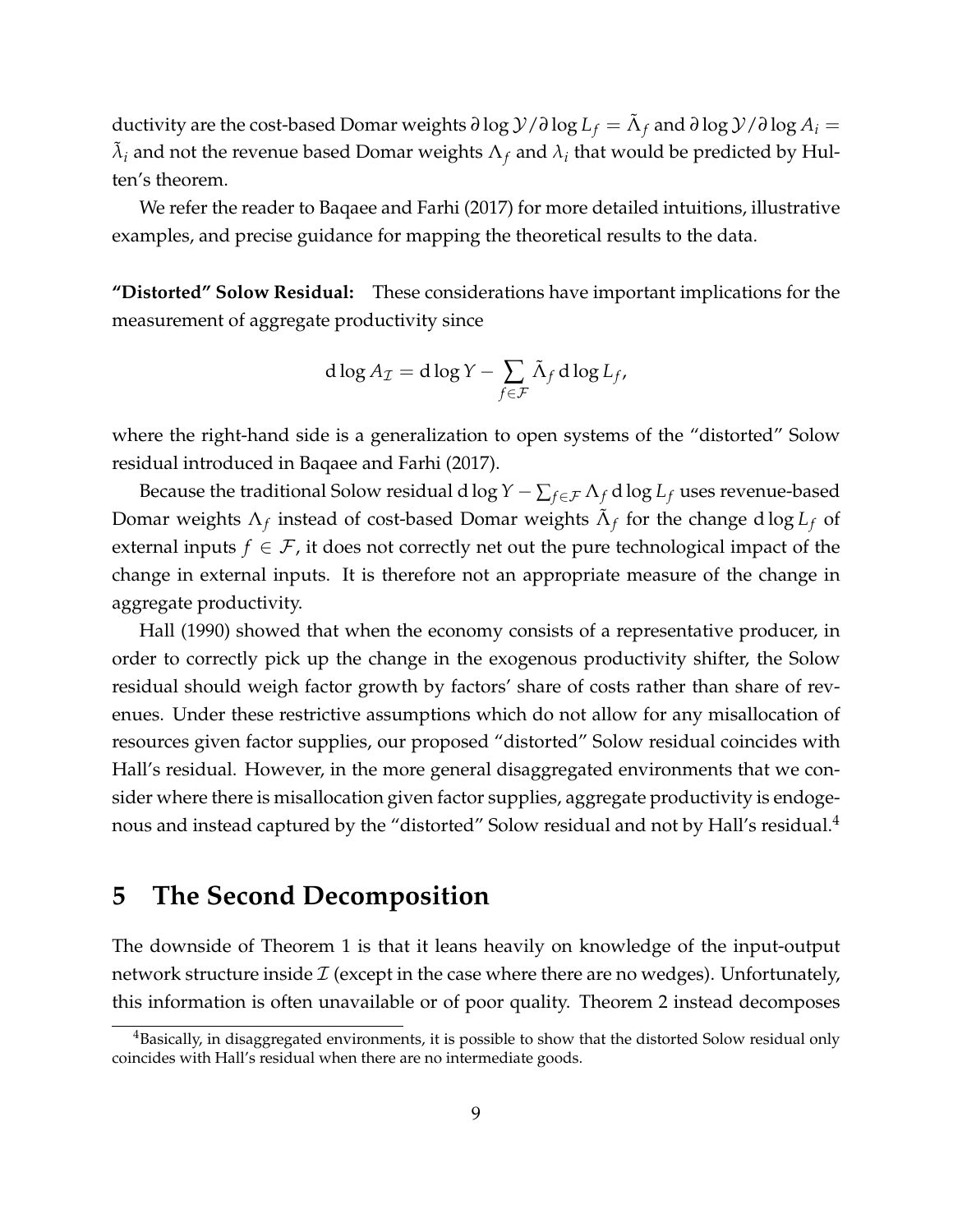output changes in a way that does not require knowledge of the input-output structure, but does require detailed knowledge of the gross quantity of production.

<span id="page-11-0"></span>**Theorem 2.** *The following first-order approximation holds:*

$$
d \log Y = \sum_{f \in \mathcal{F}} \Lambda_f d \log L_f + \sum_{i \in \mathcal{I}} \lambda_i d \log A_i + \sum_{i \in \mathcal{I}} \lambda_i (1 - \mu_i^{-1}) (d \log y_i - d \log A_i).
$$

Theorems [1](#page-8-1) and [2](#page-11-0) and different advantages and disadvantages at a conceptual level and in terms of their data requirements. Depending on the question at hand and the available data, Theorem [1](#page-8-1) or [2](#page-11-0) may be more convenient or relevant.

On a conceptual level, Theorem [1](#page-8-1) has the advantage of isolating aggregate productivity and of producing the decomposition into external inputs, technical efficiency, and allocative efficiency defined in equation [\(3\)](#page-7-1). These desirable properties are not shared by Theorem [2](#page-11-0) except in some special cases.

The theorems have different data requirements, and so depending on data availability, one or the other may be easier to operationalize. The main drawback of Theorem [1](#page-8-1) is that it requires information on input-output linkages. The main drawbacks of Theorem [2](#page-11-0) are that it requires knowing the change in every quantity  $d \log y_i$  for every producer  $i \in \mathcal{I}$ and that it requires the separation of prices from quantities. $5$ 

By rearranging Theorem [2,](#page-11-0) we can write

<span id="page-11-1"></span>
$$
d \log Y - \sum_{f \in \mathcal{F}} \Lambda_f d \log L_f = \sum_{i \in \mathcal{I}} \lambda_i d \log A_i + \sum_{i \in \mathcal{I}} \lambda_i (1 - \mu_i^{-1}) (d \log y_i - d \log A_i). \tag{4}
$$

The left-hand side of this equation is the traditional Solow residual, which, even though it is not an appropriate measure of aggregate productivity in the presence of wedges, remains an interesting and prominent object. Equation [\(4\)](#page-11-1) can be used to aggregate the effects of a shock in inefficient environments using firm-level data from knowledge of the level of wedges *µ*, sales shares *λ*, and changes in output d log *y<sup>i</sup>* .

For example, [Bau and Matray](#page-14-7) [\(2019\)](#page-14-7) use our derivations to estimate the effect of FDI liberalization in India on the Solow residual of different industries. Briefly, they use reduced-form firm-level regressions to identify d  $\log y_i$  and d  $\log A_i$  due to the policy change, and aggregate firm-level outcomes using equation [\(4\)](#page-11-1).

<sup>&</sup>lt;sup>5</sup>Even when price and quantity data are available, the "price" is often measured by unit cost and the "quantity" is measured by the ratio of sales to unit costs. However, in Theorem [2,](#page-11-0) the relevant notion of quantity d log *y<sup>i</sup>* needs to be quality-adjusted, which, for non-homogeneous goods and services, can be challenging.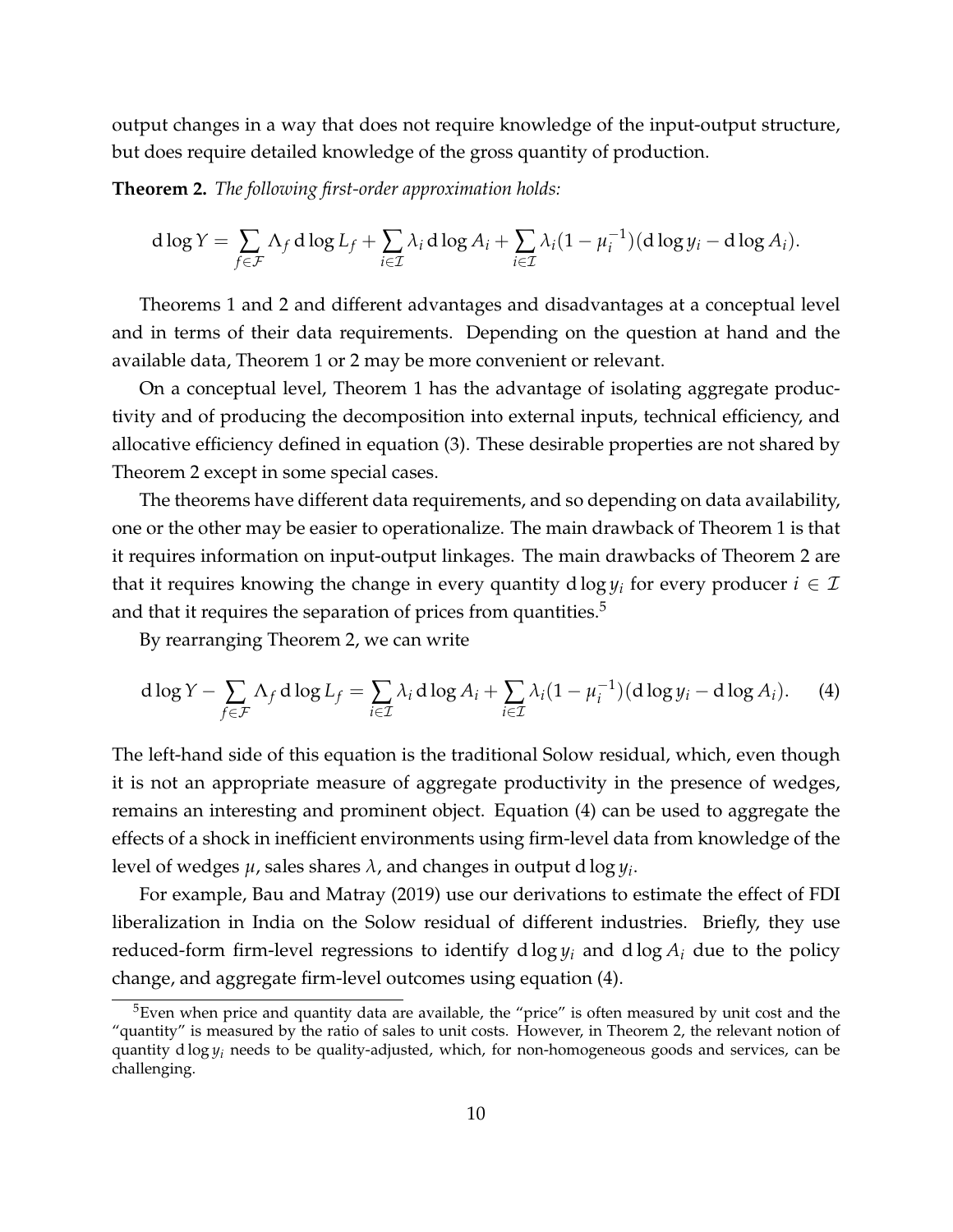A good way to understand Theorem [2](#page-11-0) is to consider some special cases of it.

**No Markups/Wedges:** When there are no markups/wedges inside  $\mathcal{I}$ , it is immediate that

$$
d \log Y = \sum_{f \in \mathcal{F}} \Lambda_f d \log L_f + \sum_{i \in \mathcal{I}} \lambda_i d \log A_i,
$$

which again coincides with [Hulten](#page-15-1) [\(1978\)](#page-15-1). In the case where there are no wedges, the first and second decompositions coincide.

**No Productivity/External Input Changes:** Consider the case where the physical environment is not changing, so that neither changes in external inputs nor in technologies  $d \log L = d \log A = 0$ . Then

<span id="page-12-0"></span>
$$
d \log Y = \sum_{i \in \mathcal{I}} \lambda_i \left( 1 - \mu_i^{-1} \right) d \log y_i.
$$
 (5)

Intuitively, output changes are entirely due to changes in allocative efficiency. The envelope theorem logic fails and changes in the allocations of resources  $d \mathcal{X}$  in response to shocks to markups/wedges, or due to changes in final demand, have a non-trivial firstorder impact on group output d log  $Y = (\partial \log Y / \partial X) dX$ . These changes in allocative efficiency are expressed as the weighted sum of the output changes d log *y<sup>i</sup>* of the different producers, where the weight  $\lambda_i(1-\mu_i^{-1})$  $i^{\text{-}1}_{i}$ ) on producer *i* is increasing in the size  $\lambda_{i}$  and in the markup/wedge  $\mu_i$  of the producer.

For each  $i \in \mathcal{I}$ , we have  $\lambda_i(1 - \mu_i^{-1})$  $j_i^{-1}$ ) d log  $y_i = [p_i(1 - \mu_i^{-1})]$  $\binom{-1}{i}$ / $(PY)$ ] d  $y_i$ , which measures the gap between the social marginal benefit  $p_i$  of an additional unit of good  $i$  to its users and the social marginal cost  $p_i\mu_i^{-1}$  $i^{-1}$  of producing this unit to its producer, expressed in the numeraire of nominal group output *PY*, multiplied by the change d *y<sup>i</sup>* in the units of good *i*. [6](#page-2-0)

The formula fully accounts for the presence of joint distortions. The output  $\log y_i$ of producer *i* changes not only because  $\mu_i$  changes but because all markups/wedges as well as final demand change. Because there is a markup/wedge *µ<sup>i</sup>* on producer *i*, these changes in output translate into changes in aggregate output and productivity.

<sup>&</sup>lt;sup>6</sup>When there are no markups/wedges ( $\mu = 1$ ), social marginal benefits and social marginal costs are equalized for all producers, there are no changes in allocative efficiency, and no first-order changes in group output.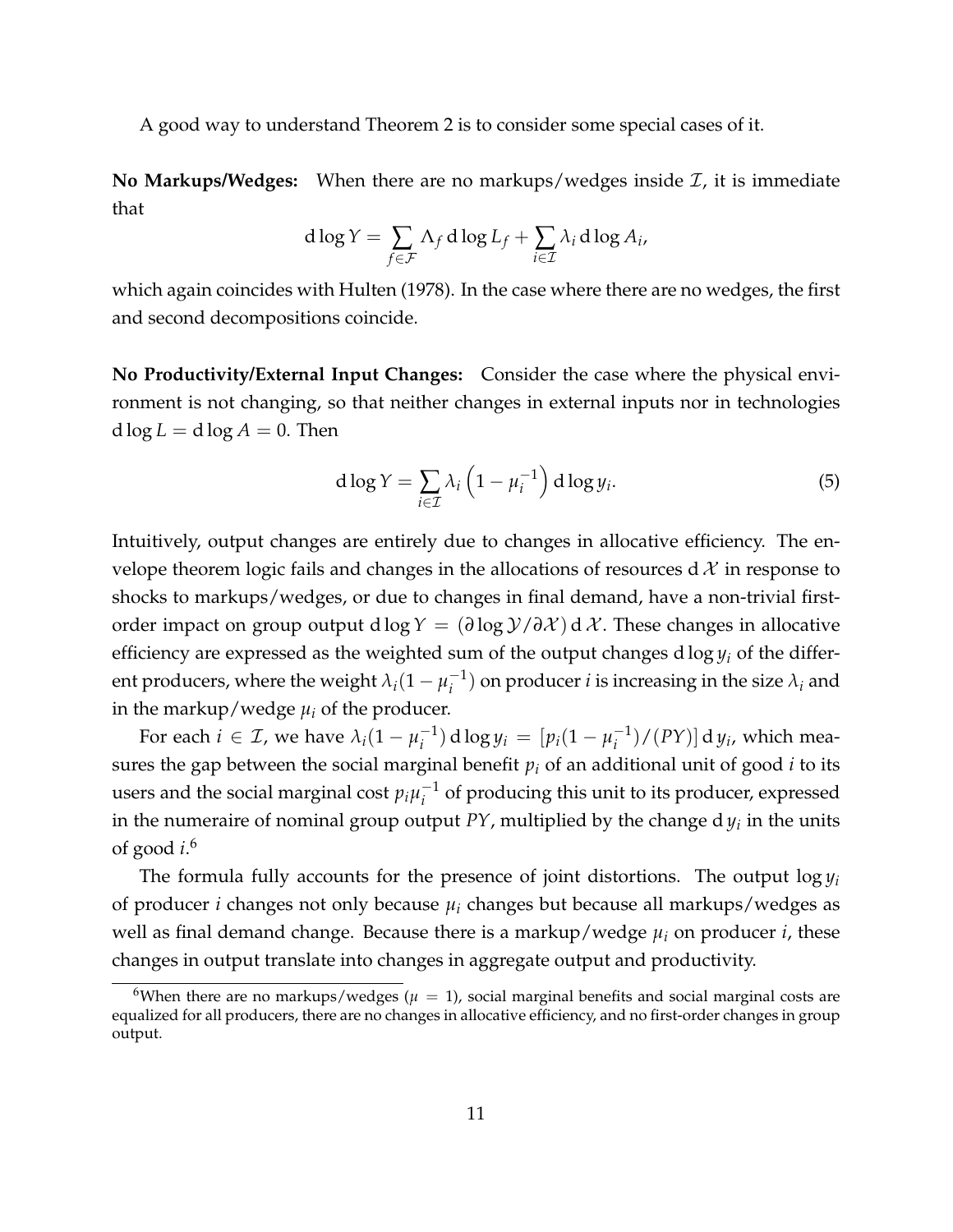[Harberger](#page-14-5) [\(1964\)](#page-14-5) uses a version of equation [\(5\)](#page-12-0), without proof, to study how the *unobservable* change in total welfare d log *W* changes in response to policy changes in a closed system where Kaldor-Hicks transfers are made across consumers to neutralize distributional effects. Equation [\(5\)](#page-12-0) validates [Harberger](#page-14-5) [\(1964\)](#page-14-5) and shows that it can be used to predict or unpack *observable* changes in aggregate output in open or closed-systems in general equilibrium. This justifies using formulas from welfare economics in a positive, rather than a normative, way.

**Single Producer:** Another interesting case is when the group consists of a singleton  $\mathcal{I} =$  $\{i\}$  which does not use its own output as an input. Then  $d \log Y = d \log y_i$ , and the aggregate Solow residual coincides with the Solow residual of producer *i*

$$
d \log Y - \sum_{f \in \mathcal{F}} \Lambda_f d \log L_f = d \log y_i - \sum_{f \in \mathcal{F}} \Omega_{if} d \log l_{if}.
$$

Theorem [2](#page-11-0) becomes

$$
d \log y_i - \sum_{f \in \mathcal{F}} \Omega_{if} d \log l_{if} = d \log A_i + (1 - \mu_i^{-1}) (d \log y_i - d \log A_i).
$$

This equation replicates the formula derived by [Hall](#page-14-6) [\(2018\)](#page-14-6) for estimating markups. Hall's method for estimating the markup supposes that we are in possession of an instrument  $Z$  which is correlated with output d log  $y_i$  (relevance), but not with productivity d log  $A_i$ (exclusion). For example, supply or demand shocks external to producer *i* might satisfy these conditions. Then, if we regress the Solow residual d log  $y_i - \sum_{f \in \mathcal{F}} \Omega_{if}$  d log  $l_{if}$  on gross output d  $\log y_i$  instrumented by *Z*, the coefficient will recover  $(1-\mu_i^{-1})$  $\binom{-1}{i}$ .

Theorem [2](#page-11-0) shows how Hall's observation can be aggregated across a set of producers (say, an industry). Theorem [2](#page-11-0) also shows that once aggregated over several producers, then the identification strategy outlined above can fail. Intuitively, once there are wedges inside the industry, changes in the allocation of resources d  $\mathcal X$  inside the industry caused by supply and demand shocks outside the industry can lead to endogenous changes in the industry's aggregate productivity d  $log A<sub>T</sub>$ . This violates the exclusion restriction at the industry level, creating correlation between the instrument and the industry's productivity, even if the instrument is uncorrelated with every individual producer's productivity d log *A<sup>i</sup>* .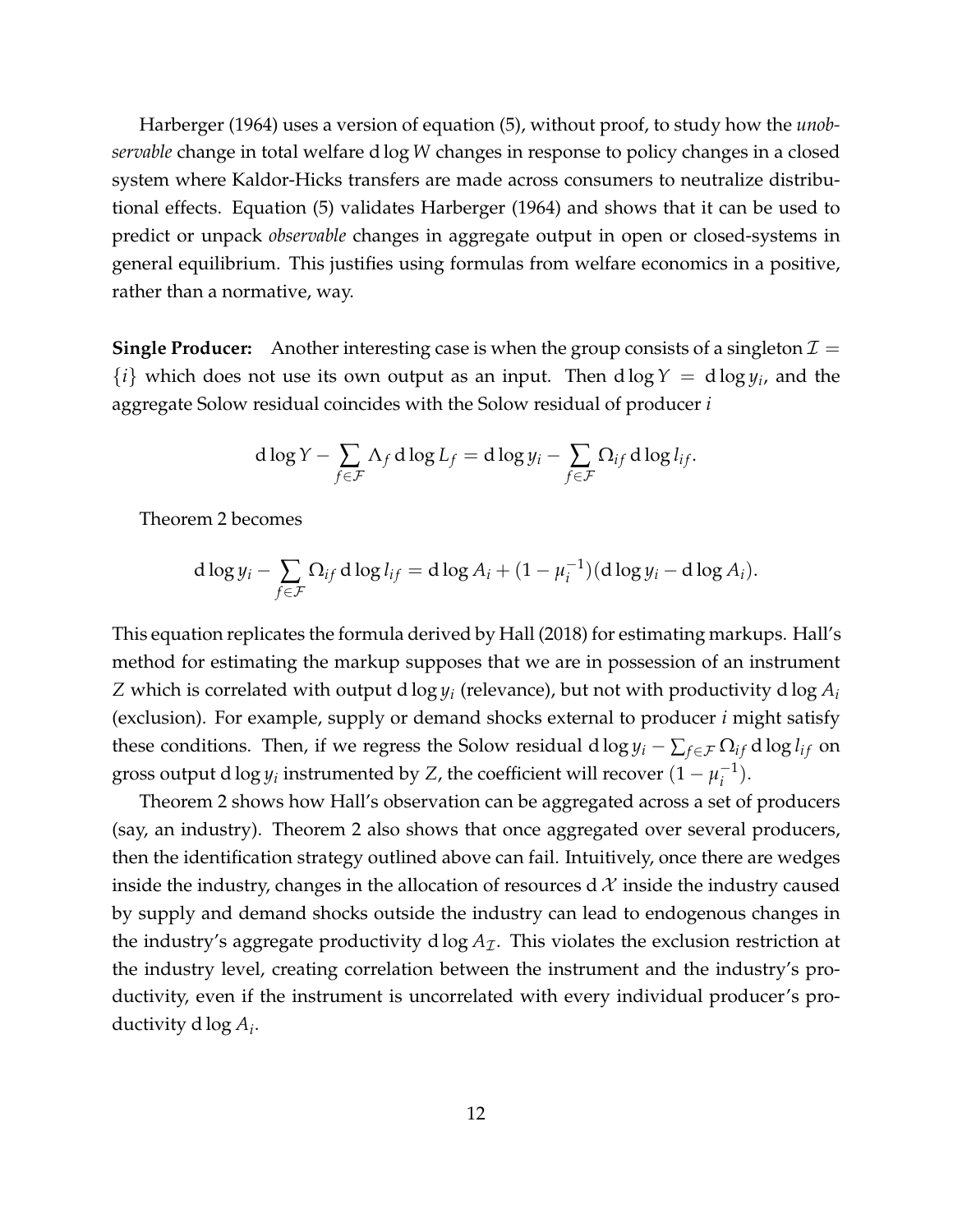## **6 Conclusion**

In this paper, we propose a definition of productivity for a group of producers in imperfect markets that we call the "distorted" Solow residual. We provide two decompositions of aggregate output into its microeconomic sources. The first decomposition can be used to measure and separate the "distorted" Solow residual into contributions due to technical efficiency and allocative efficiency. The second decomposition can be used to aggregate up firm-level outcomes up to group-level aggregate output without knowledge of the input-output table. The two decompositions, by having different information requirements, complement one another, and give two different theoretical perspectives on the determinants of aggregate output in imperfectly competitive general equilibrium settings.

## **References**

- <span id="page-14-2"></span>Baqaee, D. R. and E. Farhi (2017). Productivity and Misallocation in General Equilibrium. NBER Working Papers 24007, National Bureau of Economic Research, Inc.
- <span id="page-14-7"></span>Bau, N. and A. Matray (2019). Misallocation and capital market integration: Evidence from India.
- <span id="page-14-3"></span>Carvalho, V. M. and A. Tahbaz-Salehi (2018). Production networks: A primer.
- <span id="page-14-0"></span>Domar, E. D. (1961). On the measurement of technological change. *The Economic Journal 71*(284), 709–729.
- <span id="page-14-1"></span>Hall, R. E. (1990). *Growth/ Productivity/Unemployment: Essays to Celebrate Bob Solow's Birthday*, Chapter 5, pp. 71–112. MIT Press.
- <span id="page-14-6"></span>Hall, R. E. (2018). New evidence on the markup of prices over marginal costs and the role of mega-firms in the us economy. Technical report, National Bureau of Economic Research.
- <span id="page-14-5"></span>Harberger, A. C. (1964). The measurement of waste. *The American Economic Review 54*(3), 58–76.
- <span id="page-14-4"></span>Hicks, J. R. (1965). Value and capital.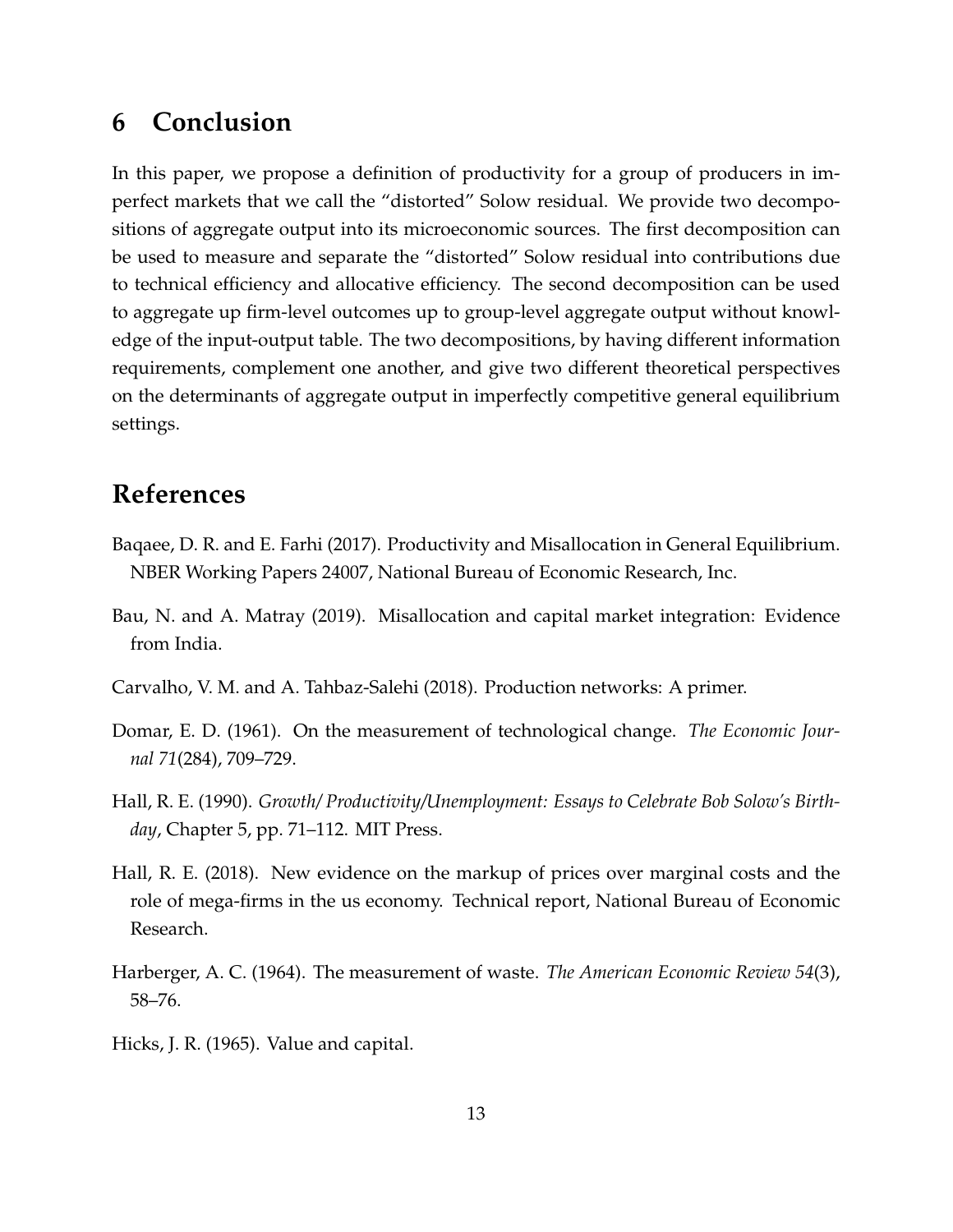- <span id="page-15-2"></span>Hotelling, H. (1938). The general welfare in relation to problems of taxation and of railway and utility rates. *Econometrica: Journal of the Econometric Society*, 242–269.
- <span id="page-15-1"></span>Hulten, C. R. (1978). Growth accounting with intermediate inputs. *The Review of Economic Studies*, 511–518.
- <span id="page-15-3"></span>Meade, J. (1962). *Trade and Welfare*. The Theory of International Economic Policy. Oxford University Press.
- <span id="page-15-0"></span>Solow, R. M. (1957). Technical change and the aggregate production function. *The review of Economics and Statistics*, 312–320.

## **7 Appendix**

*Proof of Theorem [1.](#page-8-1)* The following equations are to be interpreted as exact differentials. They can then be used to derive first-order approximations for small discrete changes. We have

$$
d\log Y = d\log PY - d\log P,
$$

where *PY*denotes nominal industry output and *d* log *P* is defined in changes by

$$
d\log P = \sum_{i\in\mathcal{I}} b_i d\log p_i.
$$

We use

$$
d \log p_i = d \log \mu_i - d \log A_i + \sum_{j \in \mathcal{I} \cup \mathcal{F}} \tilde{\Omega}_{ij} d \log p_j,
$$

to get

$$
d \log p_i = \sum_{j \in \mathcal{I}} \tilde{\Psi}_{ij} (d \log \mu_j - d \log A_j) + \sum_{f \in \mathcal{F}} \tilde{\Psi}_{if} d \log p_f.
$$

Using

$$
d \log p_f = d \log \Lambda_f + d \log PY - d \log L_f,
$$

we can rewrite this as

$$
d \log p_i = \sum_{j \in \mathcal{I}} \tilde{\Psi}_{ij} (d \log \mu_j - d \log A_j) + \sum_{f \in \mathcal{F}} \tilde{\Psi}_{if} (d \log \Lambda_f + d \log PY - d \log L_f).
$$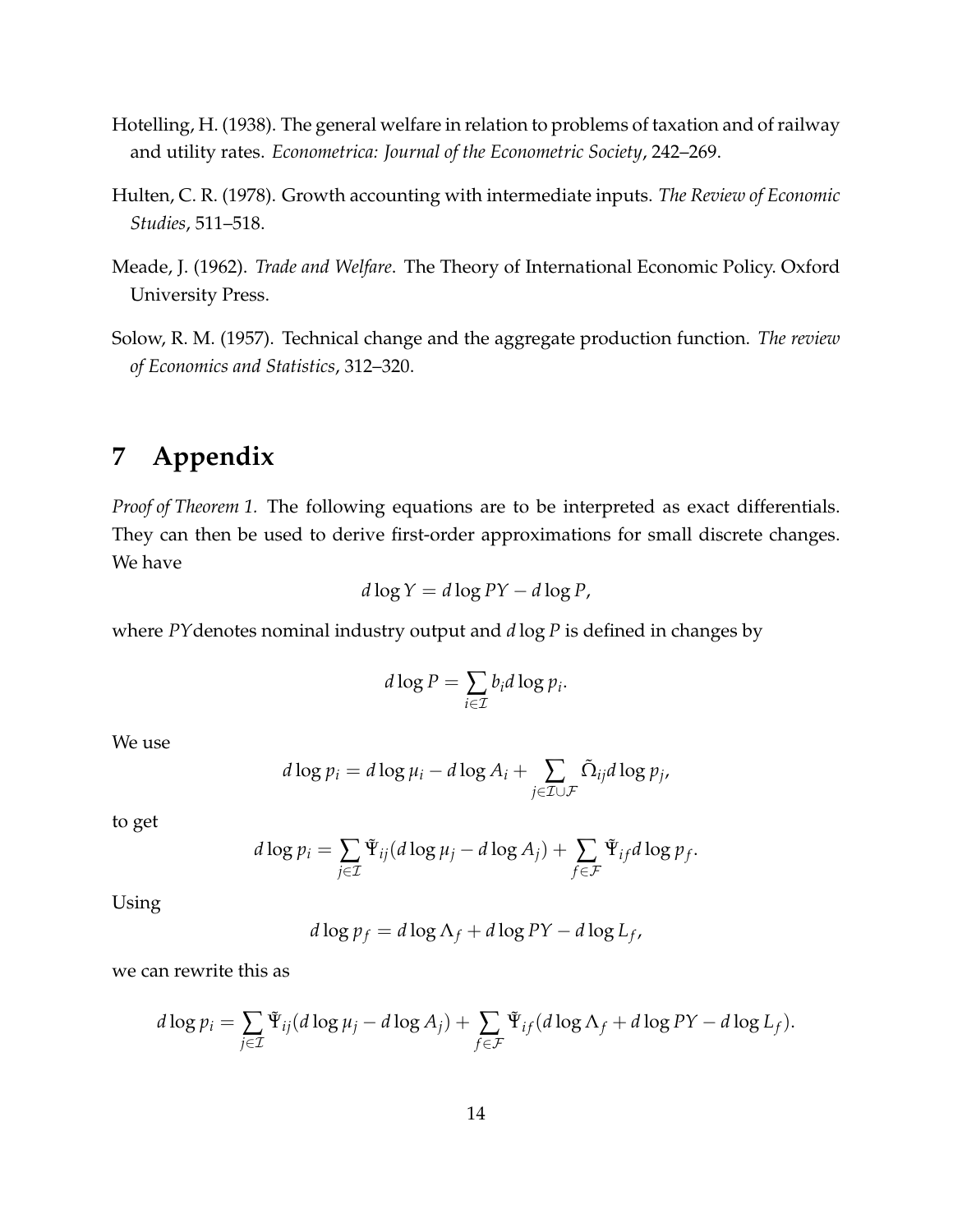Since  $\sum_{f \in \mathcal{F}} \tilde{\Psi}_{if} = 1$ , this can be rewritten as

$$
d \log p_i = d \log PY + \sum_{j \in \mathcal{I}} \tilde{\Psi}_{ij} (d \log \mu_j - d \log A_j) + \sum_{f \in \mathcal{F}} \tilde{\Psi}_{if} (d \log \Lambda_f - d \log L_f).
$$

We then replace this expression in the expression for  $d\log P = \sum_{i\in\mathcal{I}} b_i d\log p_i$  to get

$$
d \log P = d \log PY + \sum_{i \in \mathcal{I}} \sum_{j \in \mathcal{I}} b_i \tilde{\Psi}_{ij} (d \log \mu_j - d \log A_j) + \sum_{i \in \mathcal{I}} \sum_{f \in \mathcal{F}} b_i \tilde{\Psi}_{if} (d \log \Lambda_f - d \log L_f).
$$

We then use  $\tilde{\lambda}_j = \sum_{i \in \mathcal{I}} b_i \tilde{\Psi}_{ij}$  and  $\tilde{\Lambda}_f \sum_{i \in \mathcal{I}} b_i \tilde{\Psi}_{if}$  to rewrite this as

$$
d \log P = d \log PY + \sum_{j \in \mathcal{I}} \tilde{\lambda}_j (d \log \mu_j - d \log A_j) + \sum_{f \in \mathcal{F}} \tilde{\Lambda}_f (d \log \Lambda_f - d \log L_f).
$$

We plug this back in the expression for  $d \log Y = d \log PY - d \log P$  to get

$$
d \log Y - \sum_{f \in \mathcal{F}} \tilde{\Lambda}_f d \log L_f = \sum_{j \in \mathcal{I}} \tilde{\lambda}_j (d \log A_j - d \log \mu_j) - \sum_{f \in \mathcal{F}} \tilde{\Lambda}_f d \log \Lambda_f.
$$

 $\blacksquare$ 

*Proof of Theorem [2.](#page-11-0)* We prove Theorem [2.](#page-11-0) The results follow. The following equations are to be interpreted as exact differentials. They can then be used to derive first-order approximations for small discrete changes. We have:

$$
d \log c_i = \frac{y_i}{c_i} d \log y_i - \sum_{j \in \mathcal{I}} \frac{y_{ji}}{c_i} d \log y_{ji},
$$

$$
\mu_j^{-1} (d \log y_j - d \log A_j - \sum_{f \in \mathcal{F}} \frac{p_f y_{jf}}{p_j y_j} \mu_j d \log y_{jf}) = \sum_{i \in \mathcal{I}} \Omega_{ji} d \log y_{ji} = \sum_{i \in \mathcal{I}} \frac{p_i y_{ji}}{p_j y_j} d \log y_{ji}.
$$

The first equation is simply an accounting identity. The second equation is a direct implication of cost minimization and constant returns to scale. We now use these two equations to manipulate the expression for output growth and obtain the result. We then have

$$
d \log Y = \sum_{i \in \mathcal{I}} \frac{p_i c_i}{PY} d \log y_i,
$$
  
= 
$$
\sum_{i \in \mathcal{I}} \frac{p_i y_i}{PY} d \log y_i - \sum_{i \in \mathcal{I}} \sum_{j \in \mathcal{I}} \frac{p_i y_{ji}}{PY} d \log y_{ji},
$$